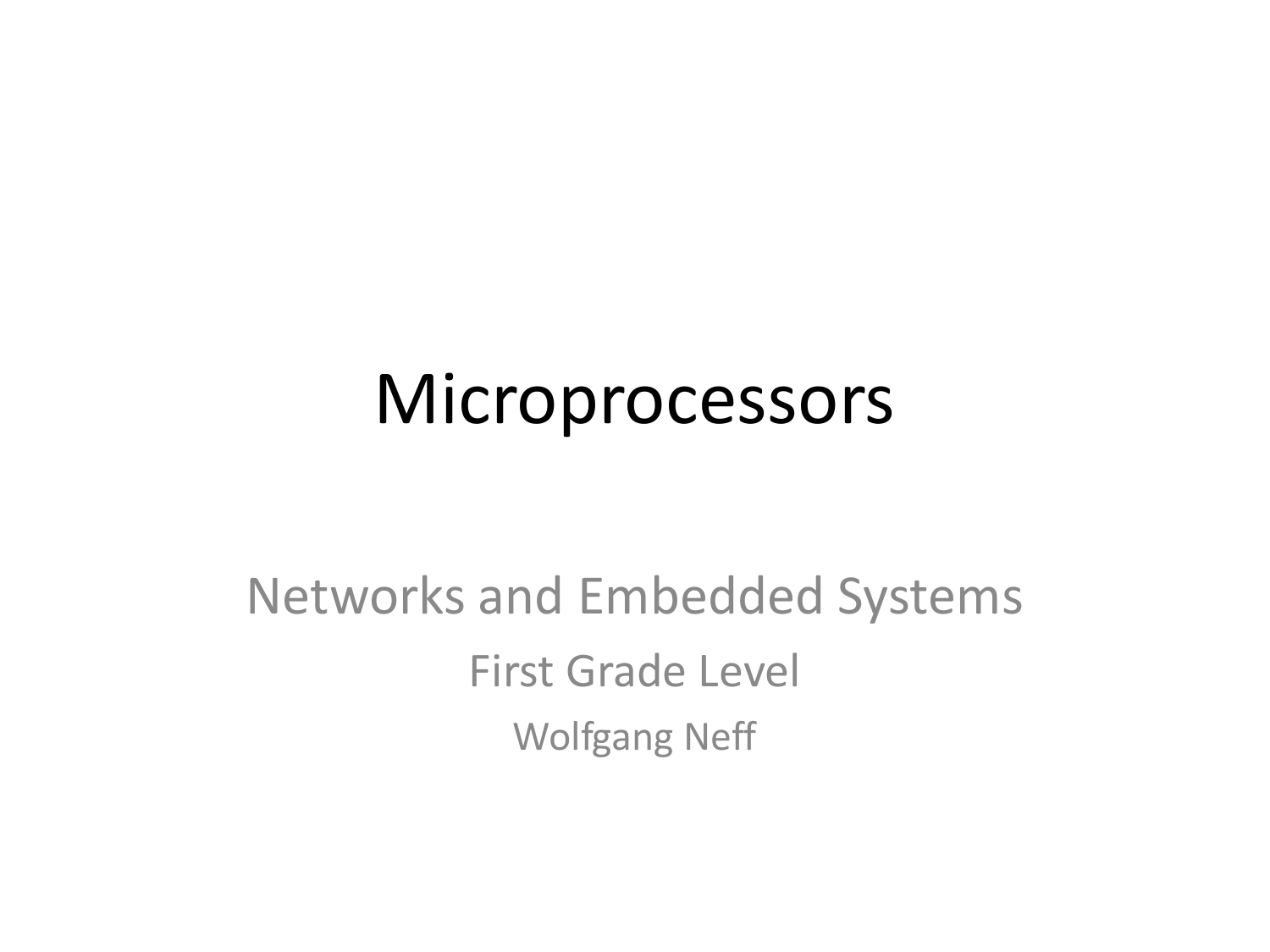### Central Processing Unit (1)

- Block diagram
	- Execution Unit
		- Control Unit
		- Registers
		- Arithmetic logic unit
			- ADD, SUB etc.
			- NOT, AND etc.
	- Bus Interface Unit

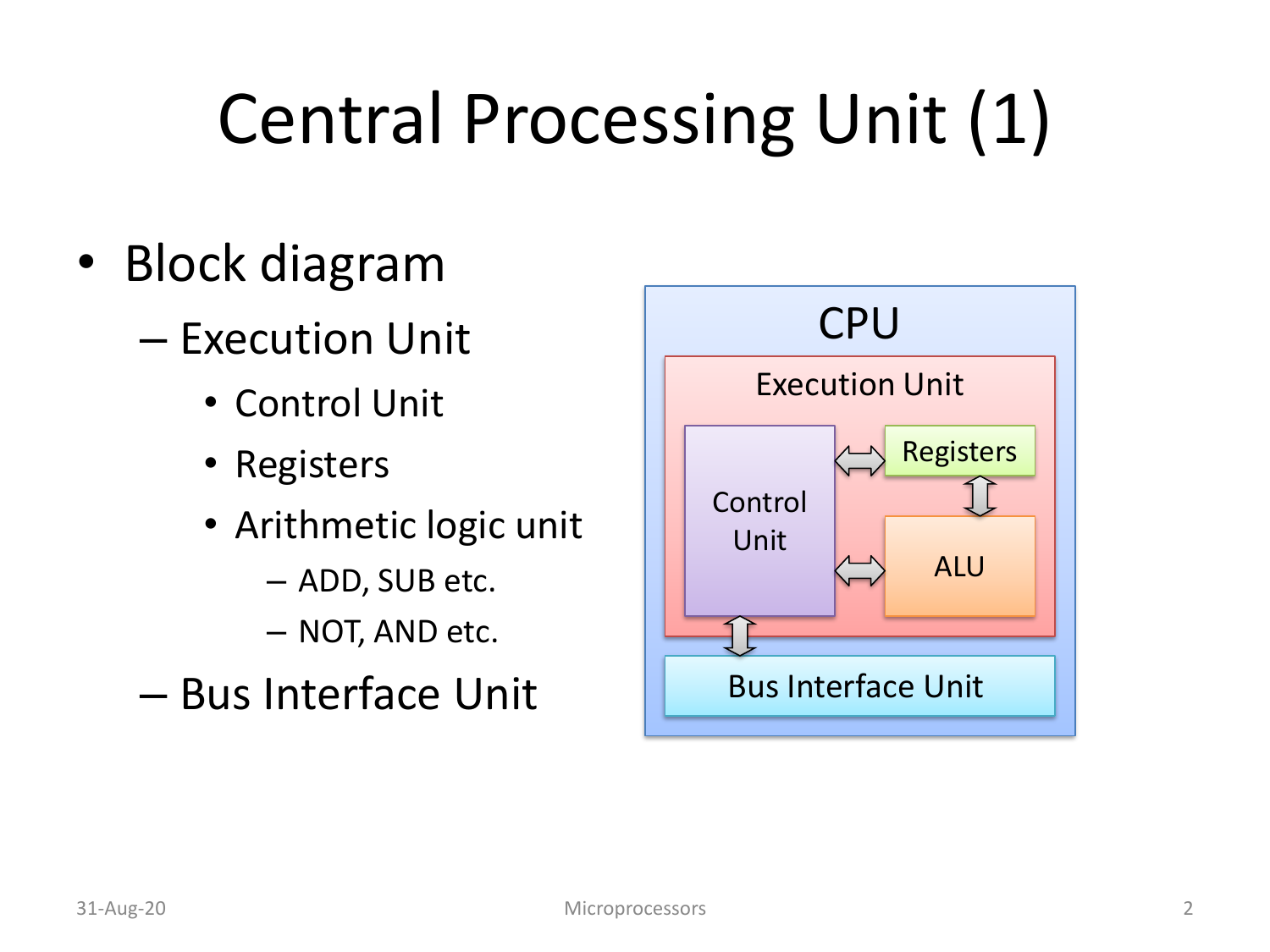### Central Processing Unit (2)

• Arithmetic logic unit



Result = Operand1 *Operator* Operand2 Destination = Source1 *Operator* Source2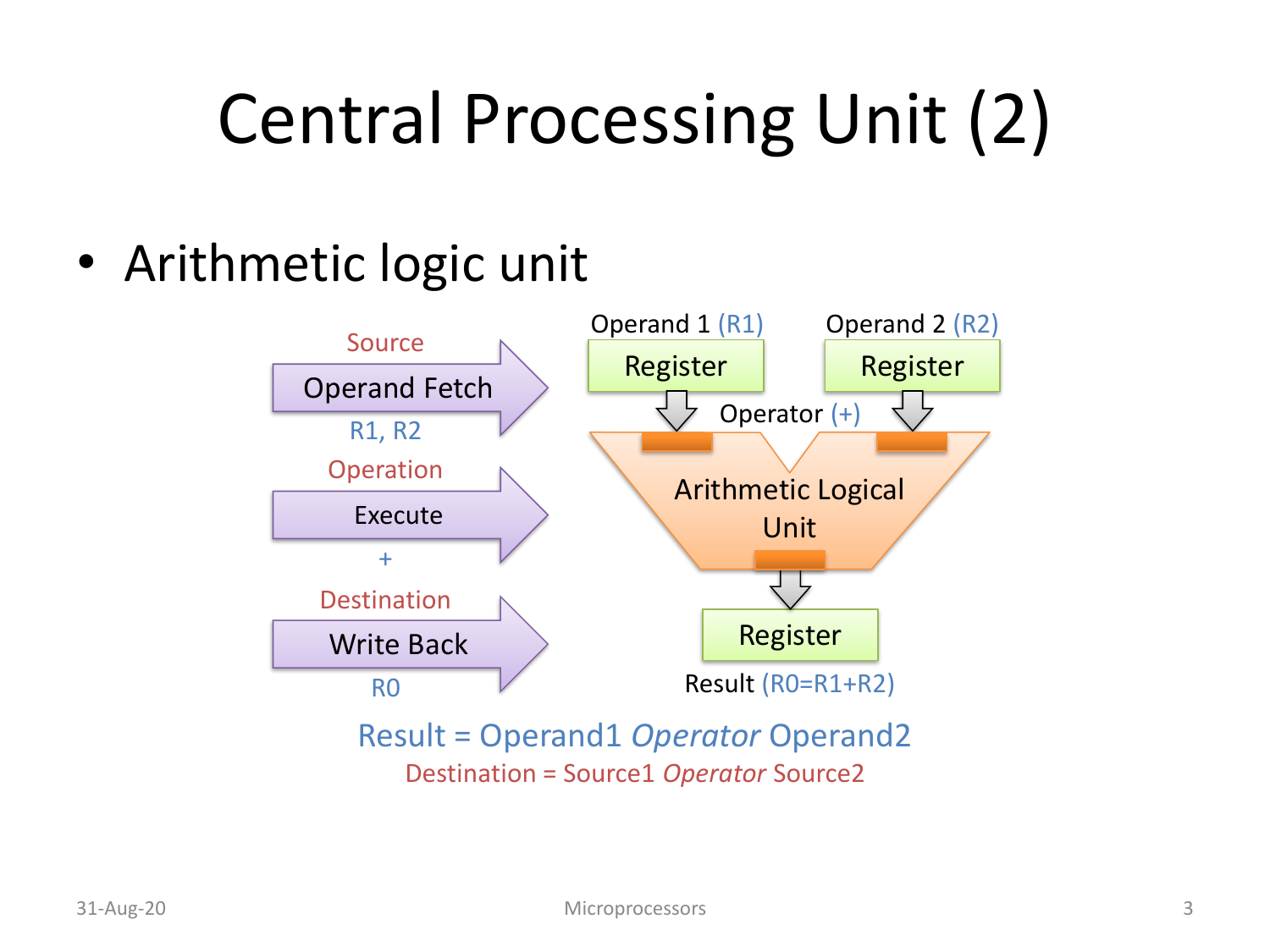#### Central Processing Unit (3)

• Structure of Control Unit

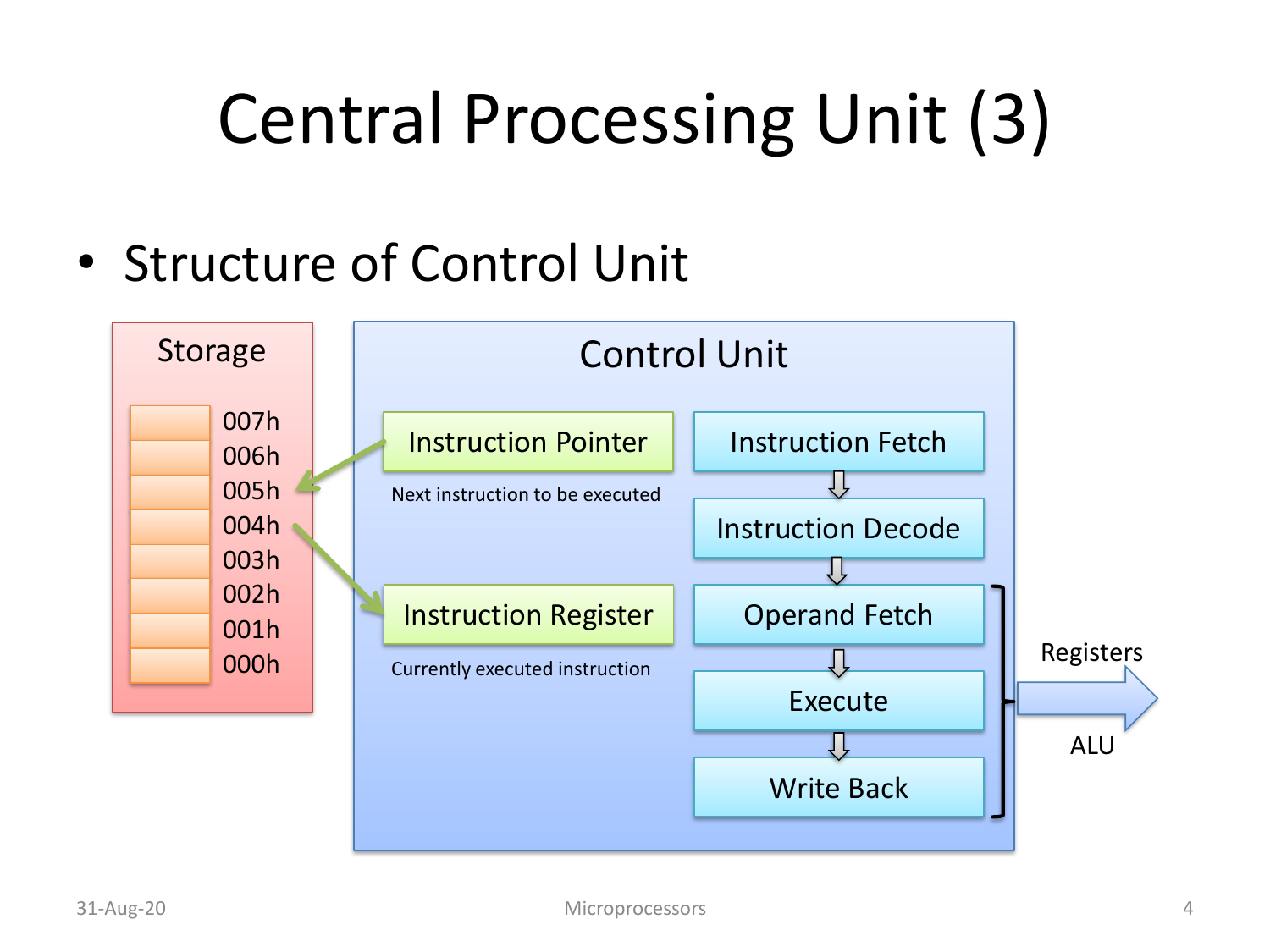### Central Processing Unit (4)

• Instruction pipeline

| <b>Instruction</b>                      |                         | <b>Pipeline stage</b> |                         |                         |           |           |           |  |
|-----------------------------------------|-------------------------|-----------------------|-------------------------|-------------------------|-----------|-----------|-----------|--|
| $\mathbf{1}$                            | IF                      | ID                    | <b>OF</b>               | EX                      | <b>WB</b> |           |           |  |
| $\overline{2}$                          |                         | IF                    | ID                      | <b>OF</b>               | EX        | <b>WB</b> |           |  |
| $\overline{3}$                          |                         |                       | IF                      | ID                      | <b>OF</b> | EX        | <b>WB</b> |  |
| $\overline{4}$                          |                         |                       |                         | IF                      | ID        | <b>OF</b> | EX        |  |
| 5                                       |                         |                       |                         |                         | IF        | ID        | <b>OF</b> |  |
| <b>Clock</b>                            | $\overline{\mathbf{1}}$ | $\overline{2}$        | $\overline{\mathbf{3}}$ | $\overline{\mathbf{4}}$ | 5         | 6         | 7         |  |
| Parallel execution of five instructions |                         |                       |                         |                         |           |           |           |  |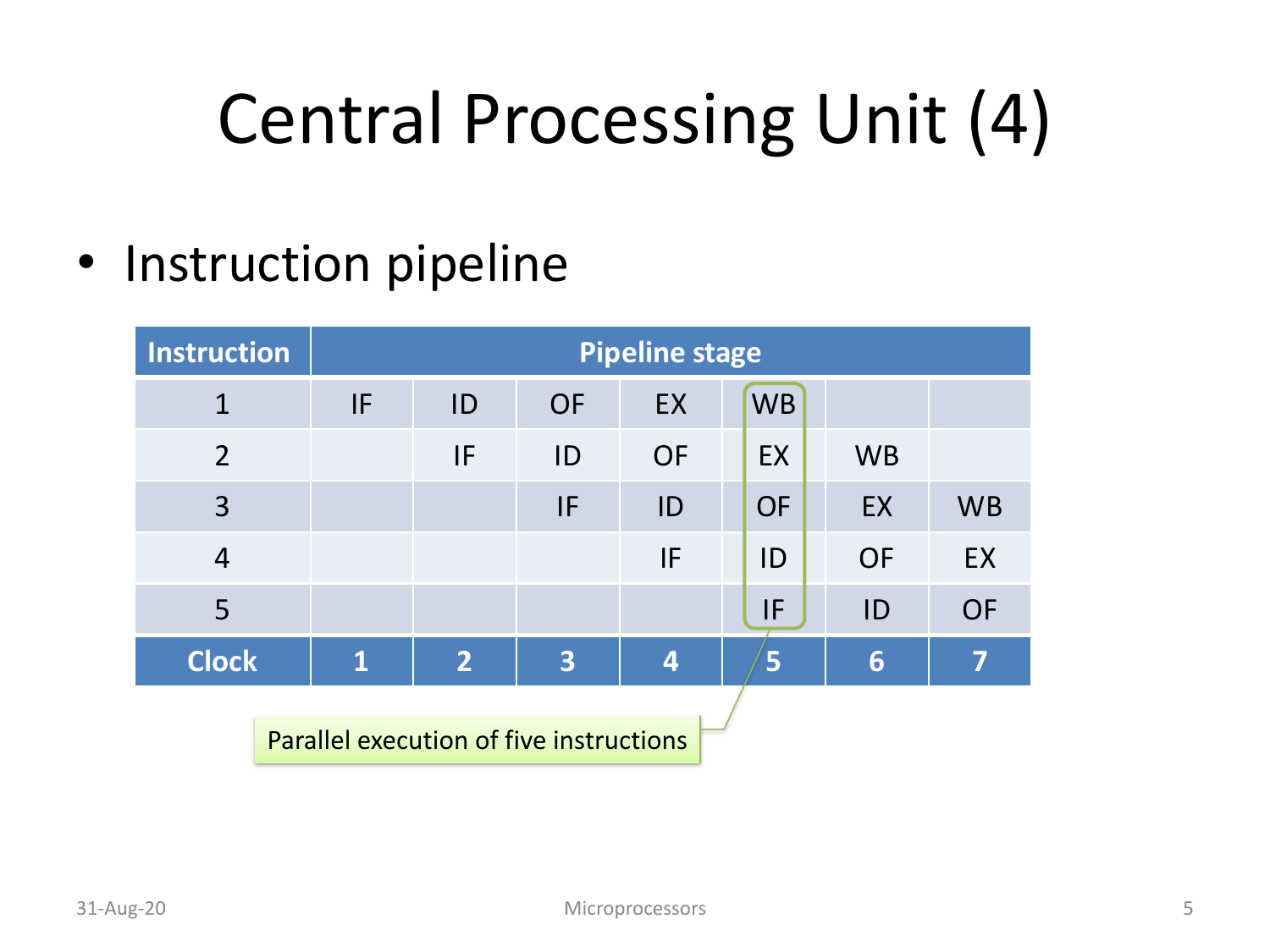#### • Theoretical model

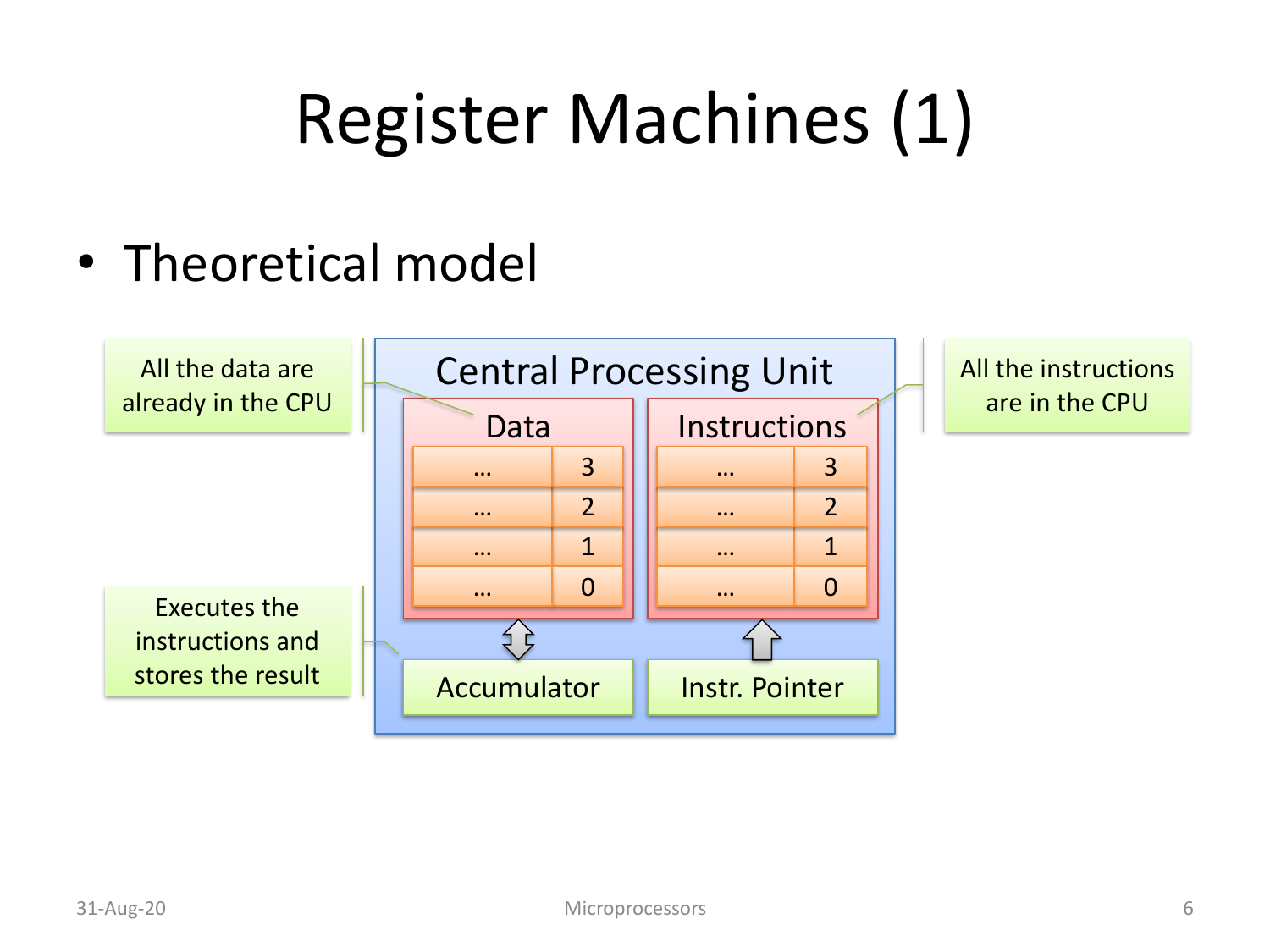• Program Execution

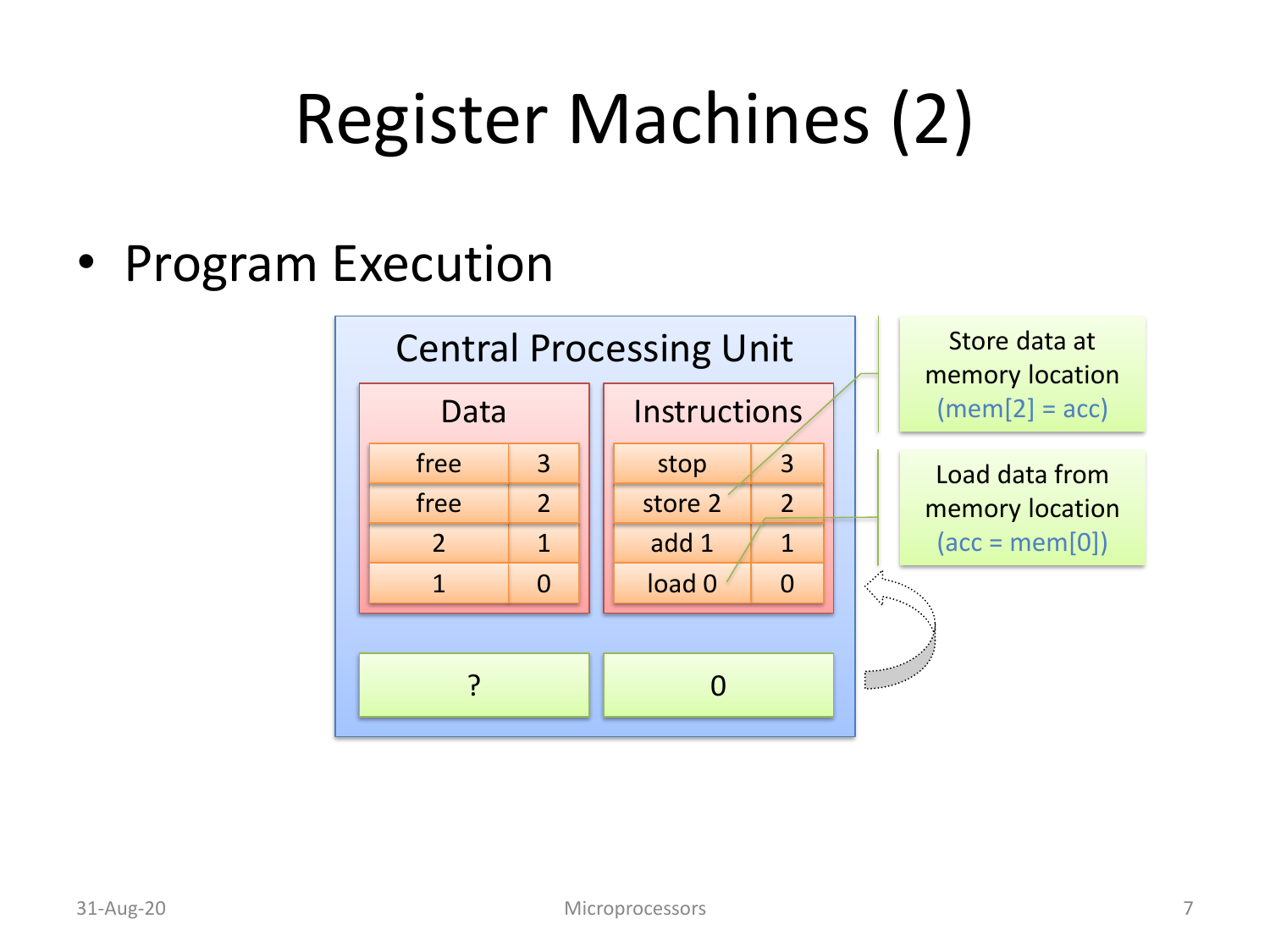• Program Execution (continued)

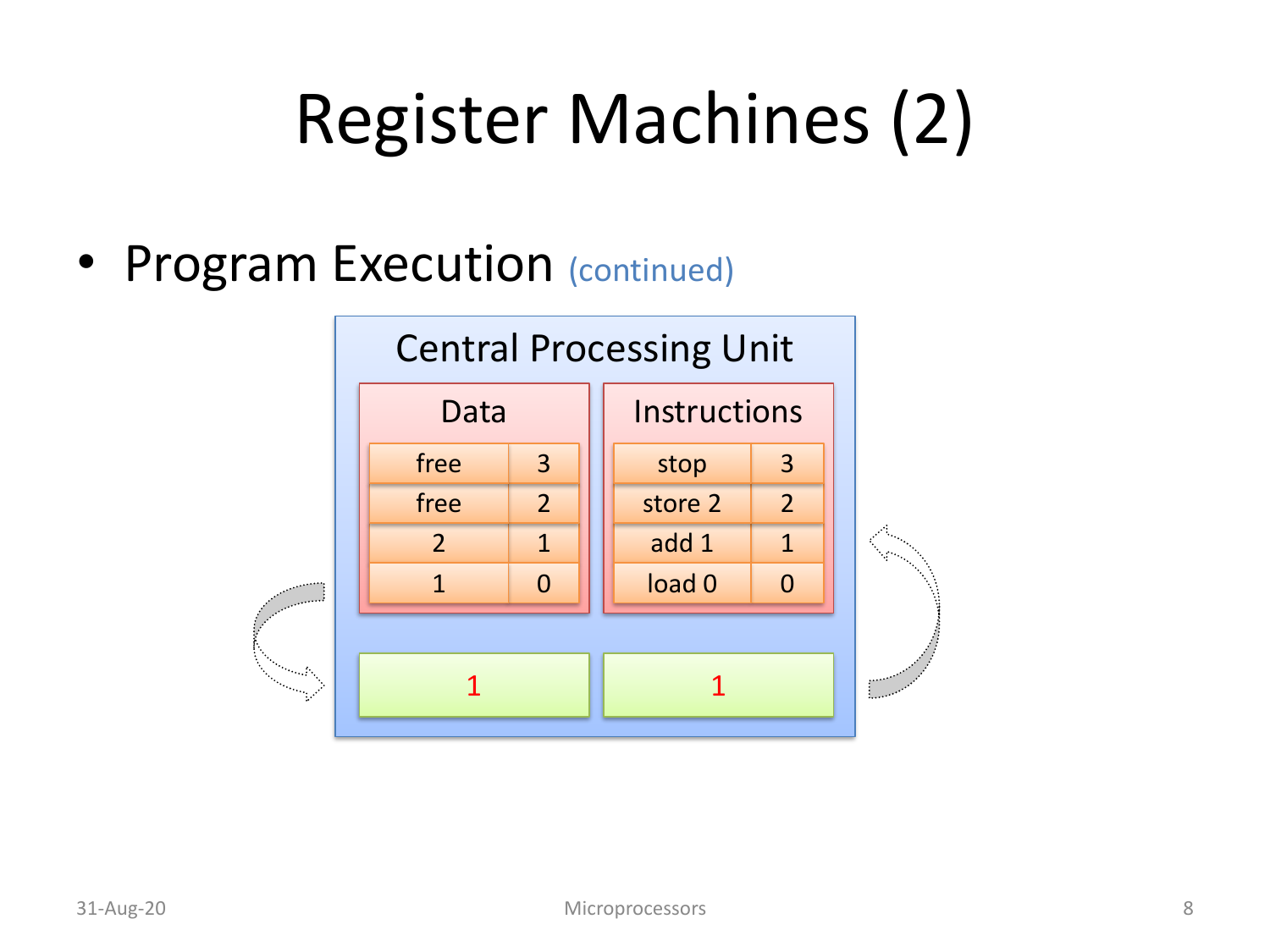• Program Execution (continued)

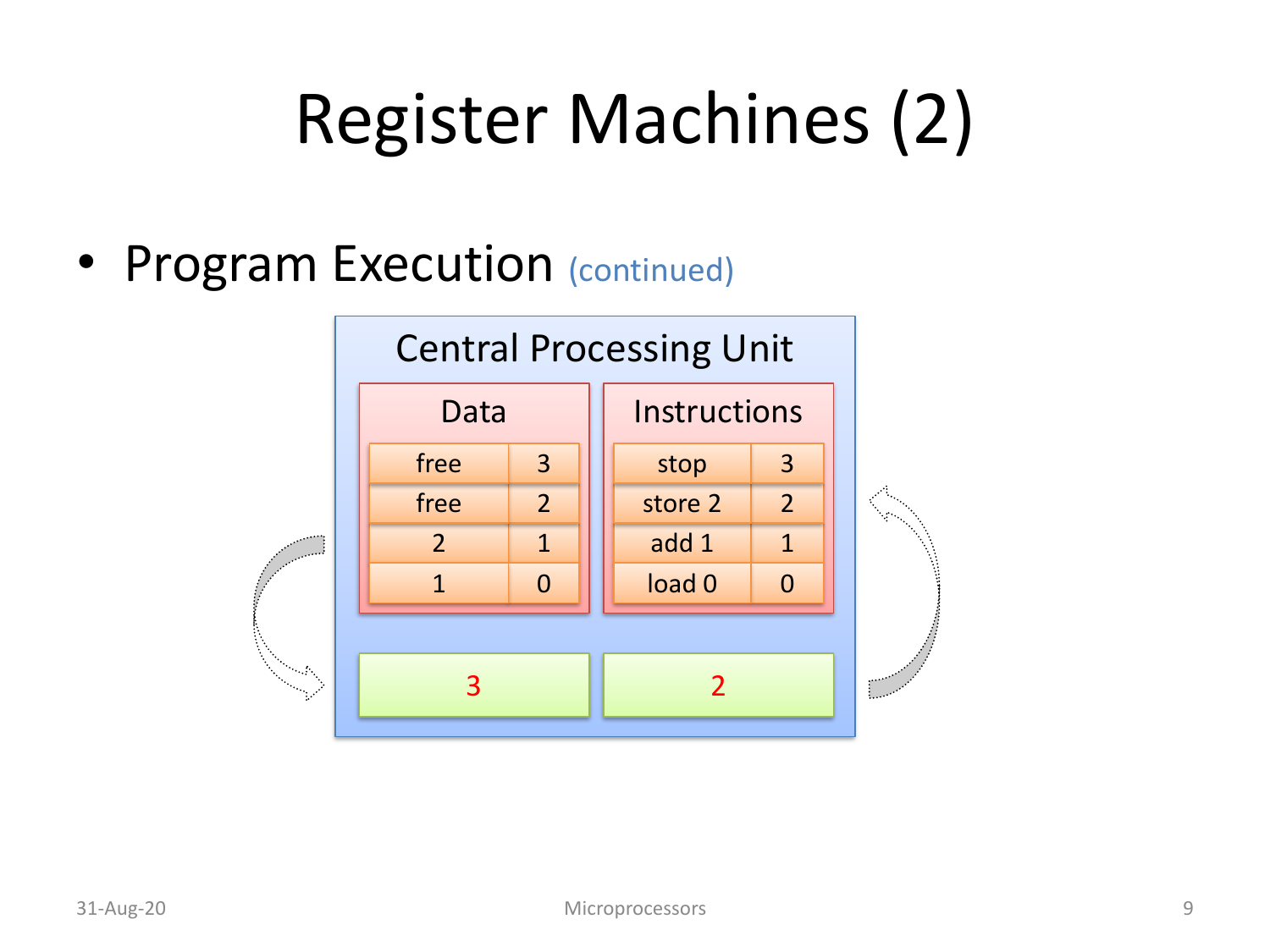• Program Execution (continued)

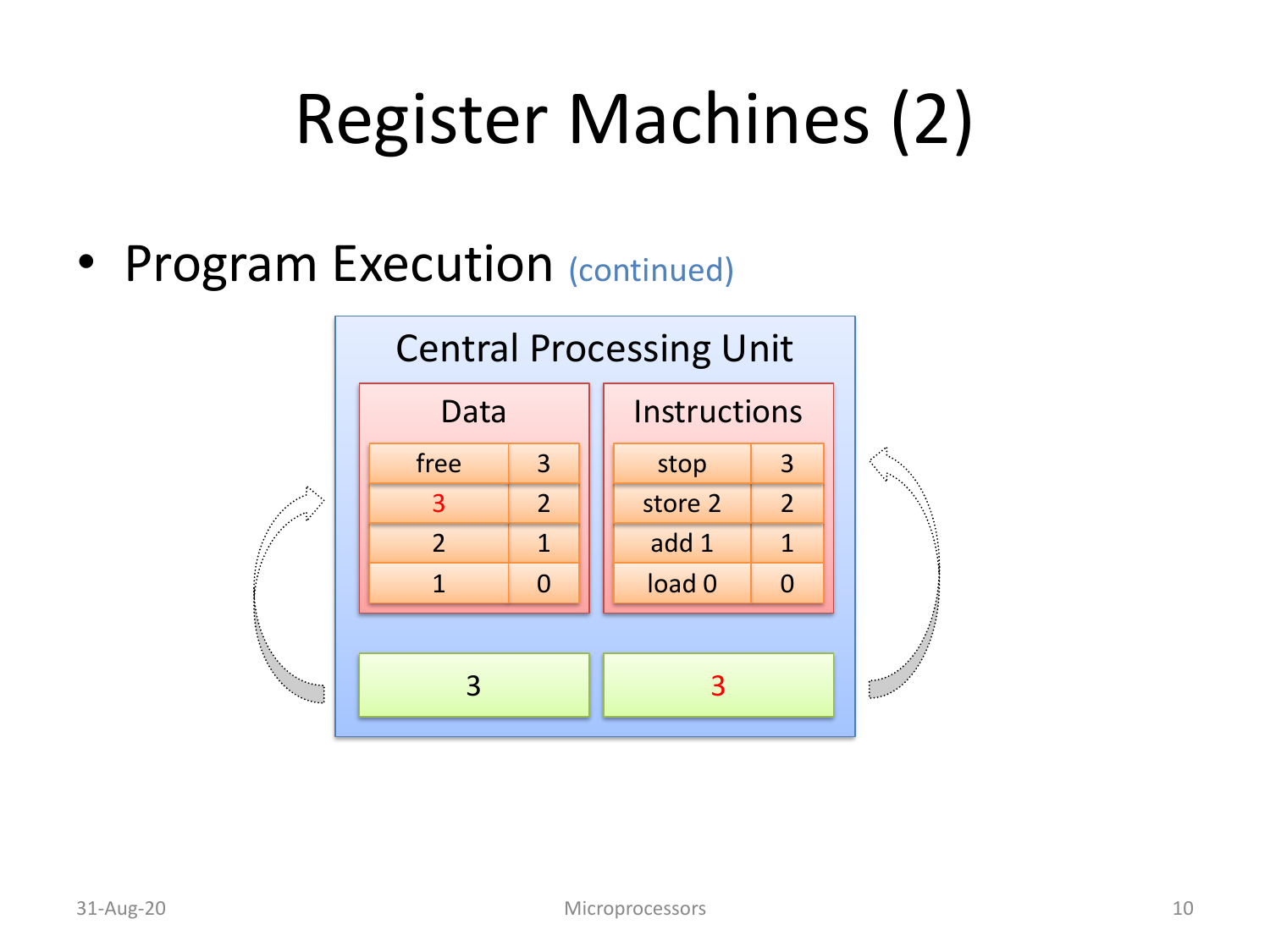• Program Execution (finished)

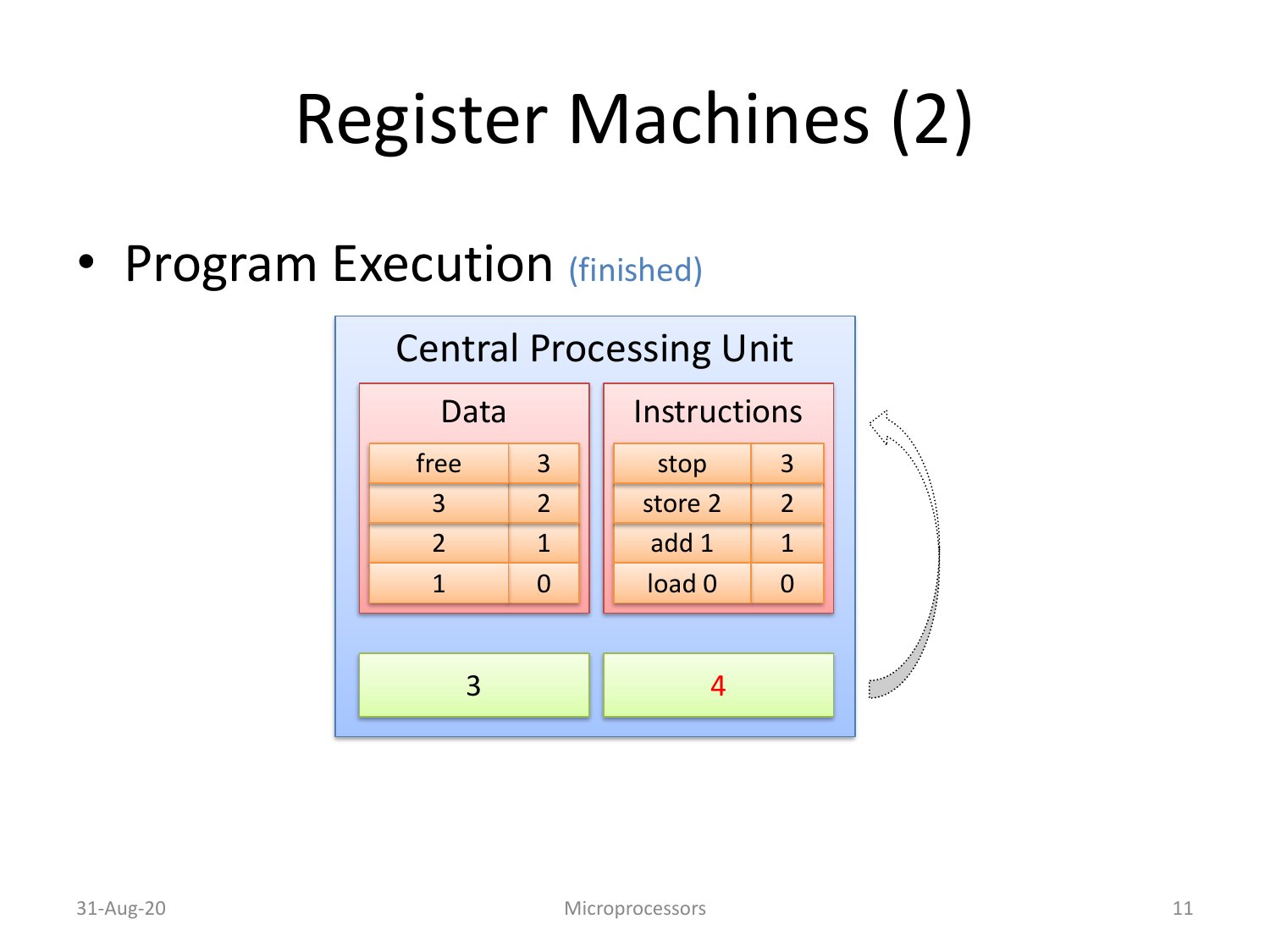#### Instruction Set (1)

- Instructions
	- Statements of a program
	- Stored storage
	- Specify operation, source and destination

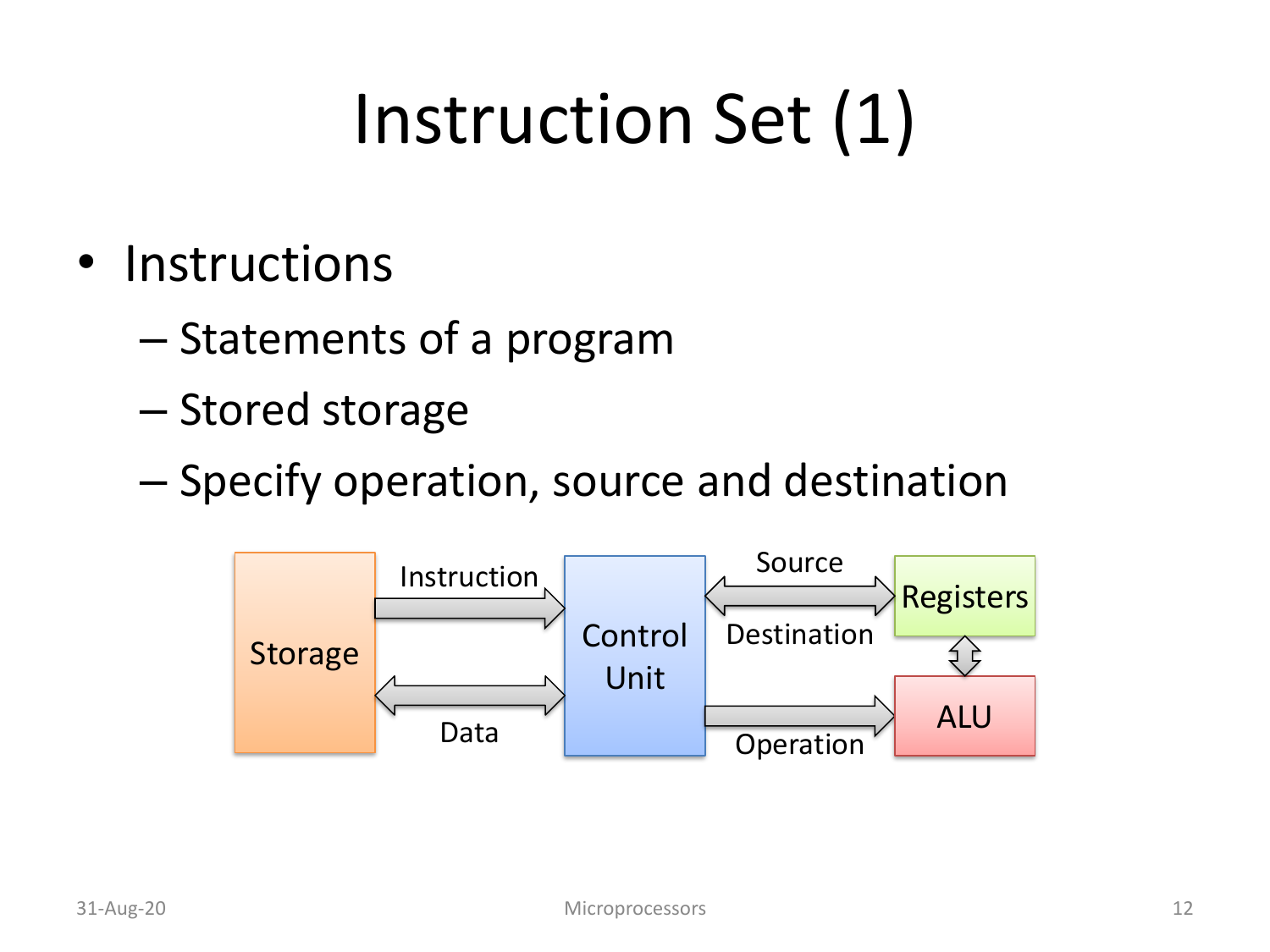### Instruction Set (2)

- Machine Language
	- Specific for every microprocessor
	- Set of instructions understood by these processors
	- Represented by numeric operation codes
	- Example:
		- Operation: ADD
		- Source: R0, R1
		- Destination: RO
		- Opcode:  $0C01_{hex}$

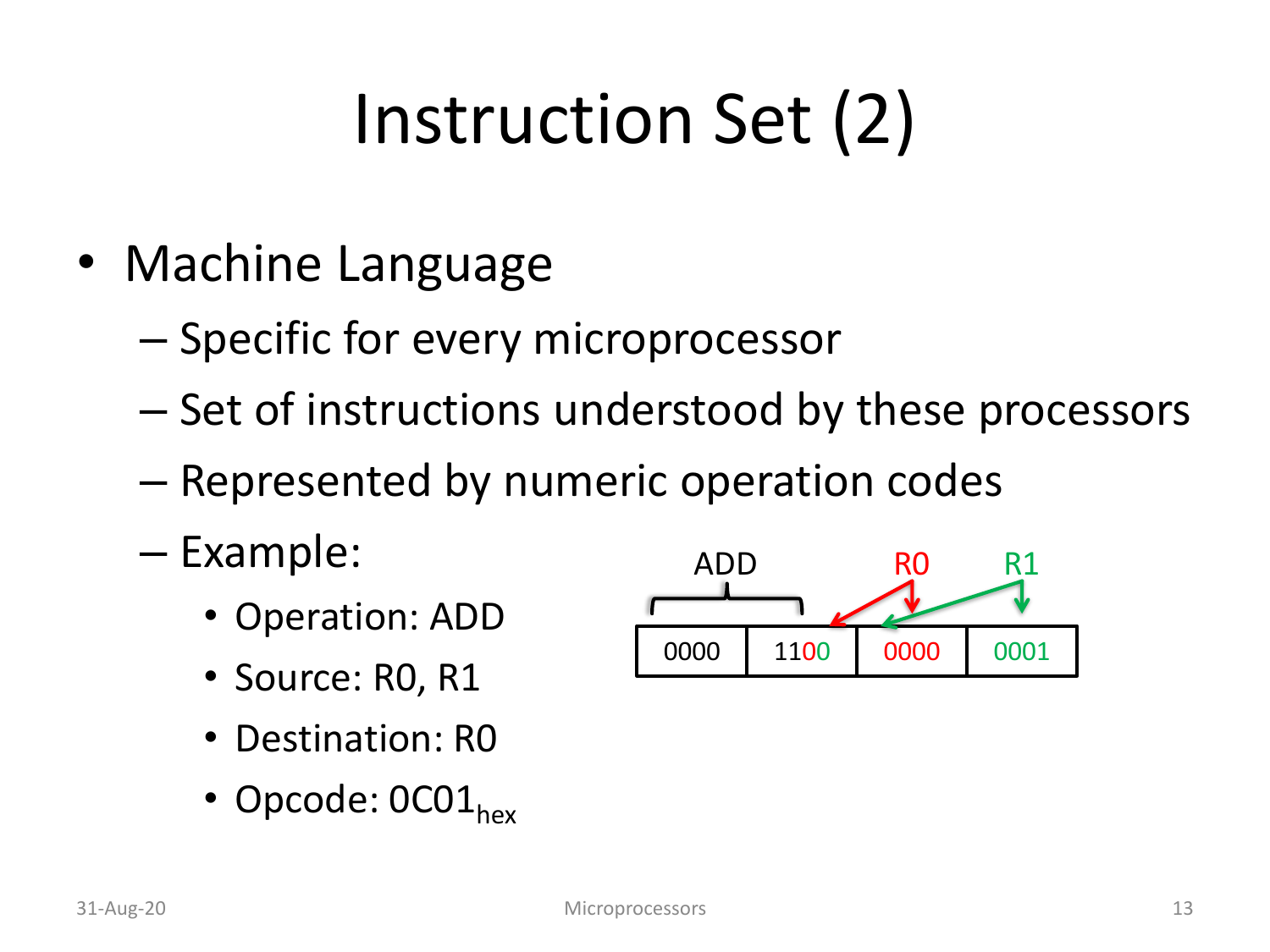#### Instruction Set (3)

- Assembly Language
	- Opcodes replaced by textual mnemonics
	- Source code is readable
	- Has to be compiled
	- Major benefits:
		- Easier to read
		- Comments allowed
		- Variables names
		- Labels

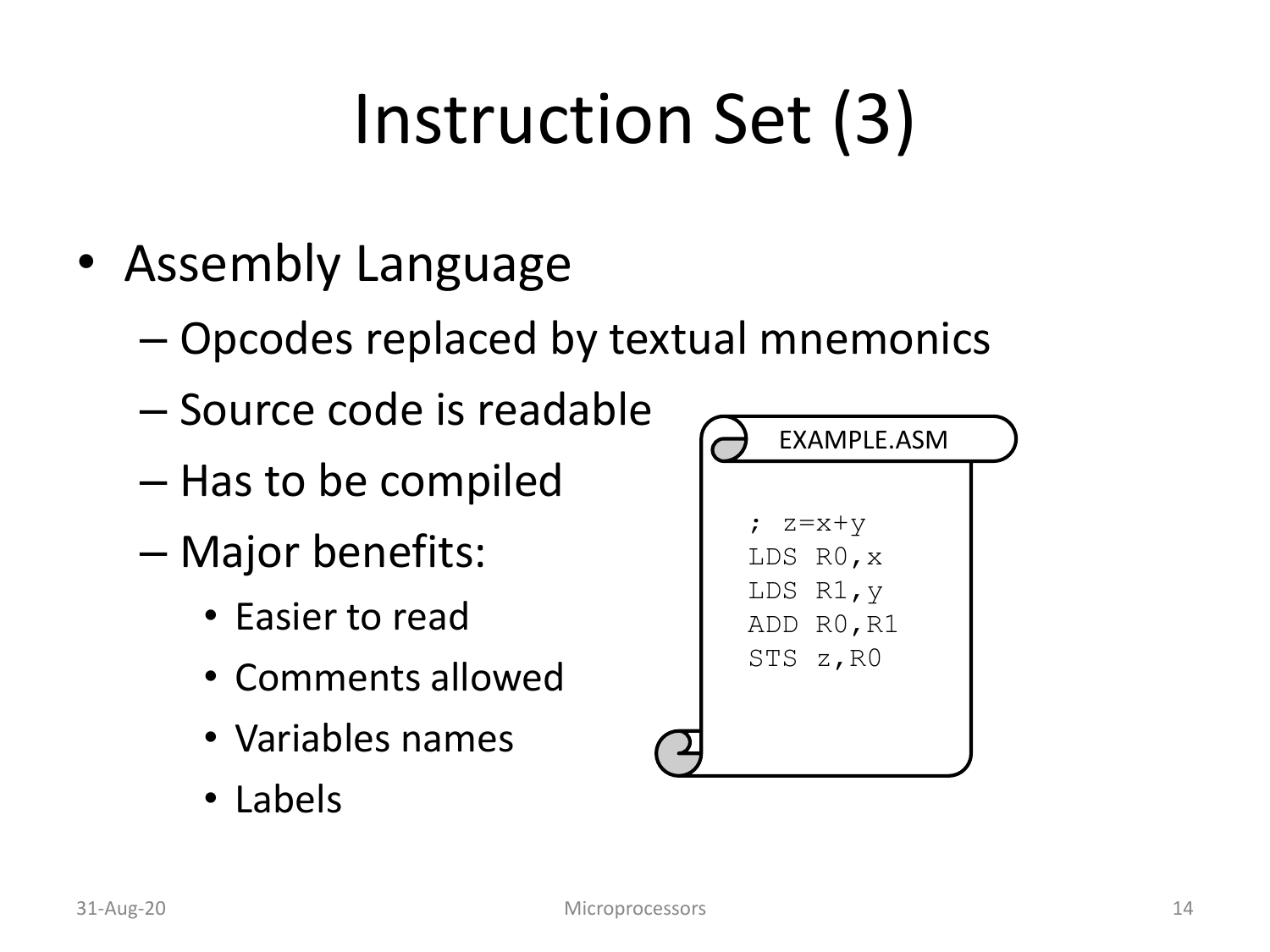#### Instruction Set (4)

- Instruction Set
	- Instructions for the ALU
		- Arithmetic Instructions: *ADD*, *SUB*, *MUL*, *CP*, *…*
		- Logical Instructions: *AND*, *OR*, *EOR*, *COM*, *…*
		- Shift and Rotate Instructions: *LSL*, *LSR*, *ROL*, *ROR*, *…*
		- Bit Manipulation Instructions: *SBI*, *CBI*, *CLI*, *SEI*, *…*
	- Instructions for the Control Unit
		- Data Movement Instructions: *MOV*, *LD*, *ST*, *PUSH*, *…*
		- Branch Instructions: *RCALL*, *RET*, *BRcc*, *…*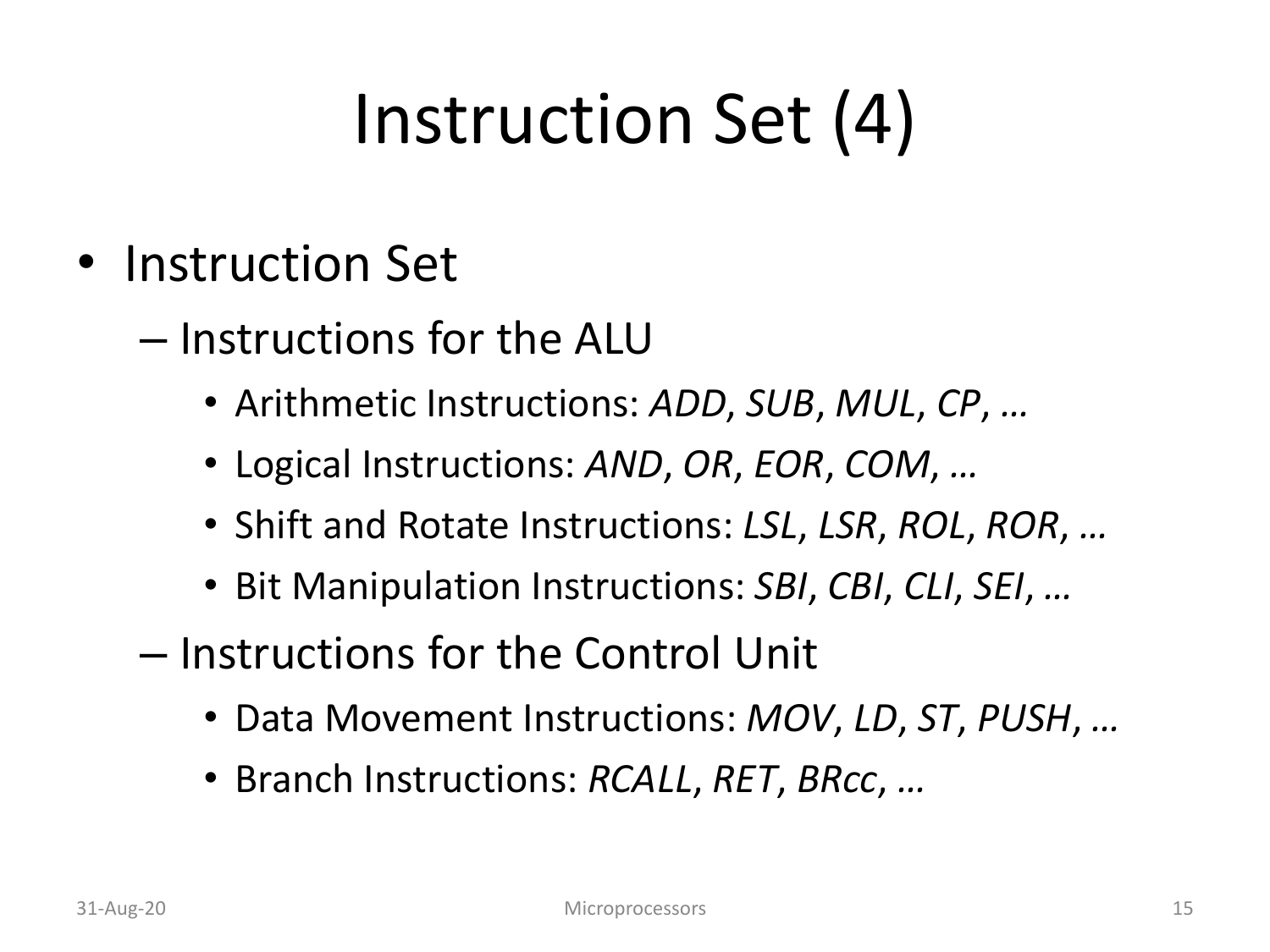## Stack (1)

• Operating mode